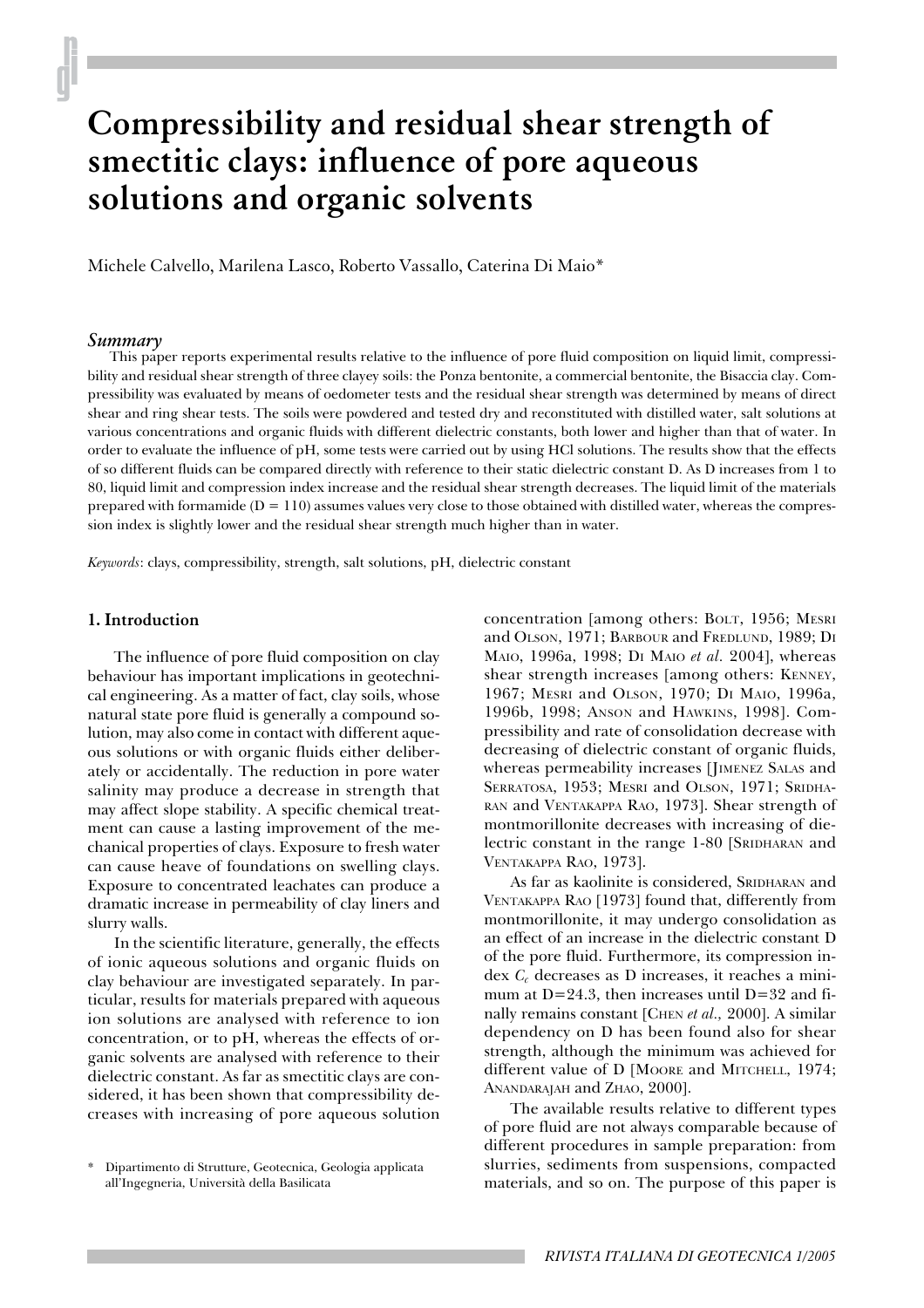to compare the effects on smectitic clay behavior of water, air, salt solutions at various concentrations, acid solutions and organic solvents with different dielectric contants. The experimentation has been carried out on three powdered smectitic soils: two practically "pure" clays, the Ponza bentonite and a commercial bentonite, mostly composed of montmorillonite, and the Bisaccia clay, containing 30% montmorillonite. The influence of pore fluid composition has been evaluated on liquid limit, compression index and residual shear strength. Compression tests were carried out on materials "reconstituted" according to BURLAND [1990]. The shear strength was analysed at the residual value, because this is known to be a feature depending solely on the soil-fluid system, independent of the initial structure and load history of the soil. The results relative to so different fluids were analysed with reference to a single parameter, the pore fluid dielectric constant, also in the case of non-organic fluids.

#### **2. Materials and liquid limit**

The experimentation was carried out on three powdered smectitic soils: the Ponza bentonite, a commercial bentonite provided by Laviosa Chimica Mineraria S.p.A. (Livorno, Italy) and the Bisaccia clay. In the case of this latter, which is a scaly clay in nature, the complete disaggregation required powerful mechanical treatment, as suggested by RIPPA and PICARELLI [1977]. Particle size distribution curves, determined through combined sieve and sedimentation analyses, are reported in Figure 1. X-ray diffraction analysis showed that the two bentonites are almost pure smectites, whereas

the Bisaccia clay contains 30% Ca-smectite [DI MAIO *et al.*, 2004].

According to SRIDHARAN and PRAKASH [1998], an accurate evaluation of water retention properties is given by the settling limit  $w_{SL}$ , defined as the maximum water content of a soil-water suspension for which there is not a decrease in porosity caused by settling. Nevertheless, most of the available correlations with intrinsic properties of soils refer to the liquid limit. So, in order to have a first idea of the influence of pore fluid composition on the considered soils' behaviour, the liquid limit was evaluated – by means of the British fall cone test-mixing the powdered clays (oven-dried at 105°C for three day) with a number of different fluids.

In the case of salt solutions, the water content *w* was defined as the weight of water divided by the weight of solid (without salt). In the case of acid solutions and organic fluids, *w* is actually the fluid content, calculated as the weight of fluid  $W_f$  divided by the weight of solid  $W_s$ . Organic fluids with low dielectric constant tend to evaporate very rapidly at room temperature. On the contrary, organic compounds with high dielectric constant evaporate very slowly by oven drying even at 220°C. So, in the cases of cyclohexane (D=2) and formamide (D=110),  $W_f$ and *Ws* of each sample were measured before mixing solid and fluid. For dry materials, the void ratio *eL* corresponding to 20 mm cone penetration was evaluated. In this case  $w_L$  was defined as  $e_L/G_S$ (i.e. the water content of a water saturated specimen with the same void ratio  $e<sub>L</sub>$  as the dry specimen).

The results obtained with NaCl solutions show that  $w_L$  decreases dramatically with increasing solution molarity M (Fig. 2). The largest variations occur in the range 0-0.6 M, i.e. between rain water and sea water. So, the fluid content for which marine origin clays can become liquid *in situ* can be much lower



*Fig. 1 – Curve granulometriche.*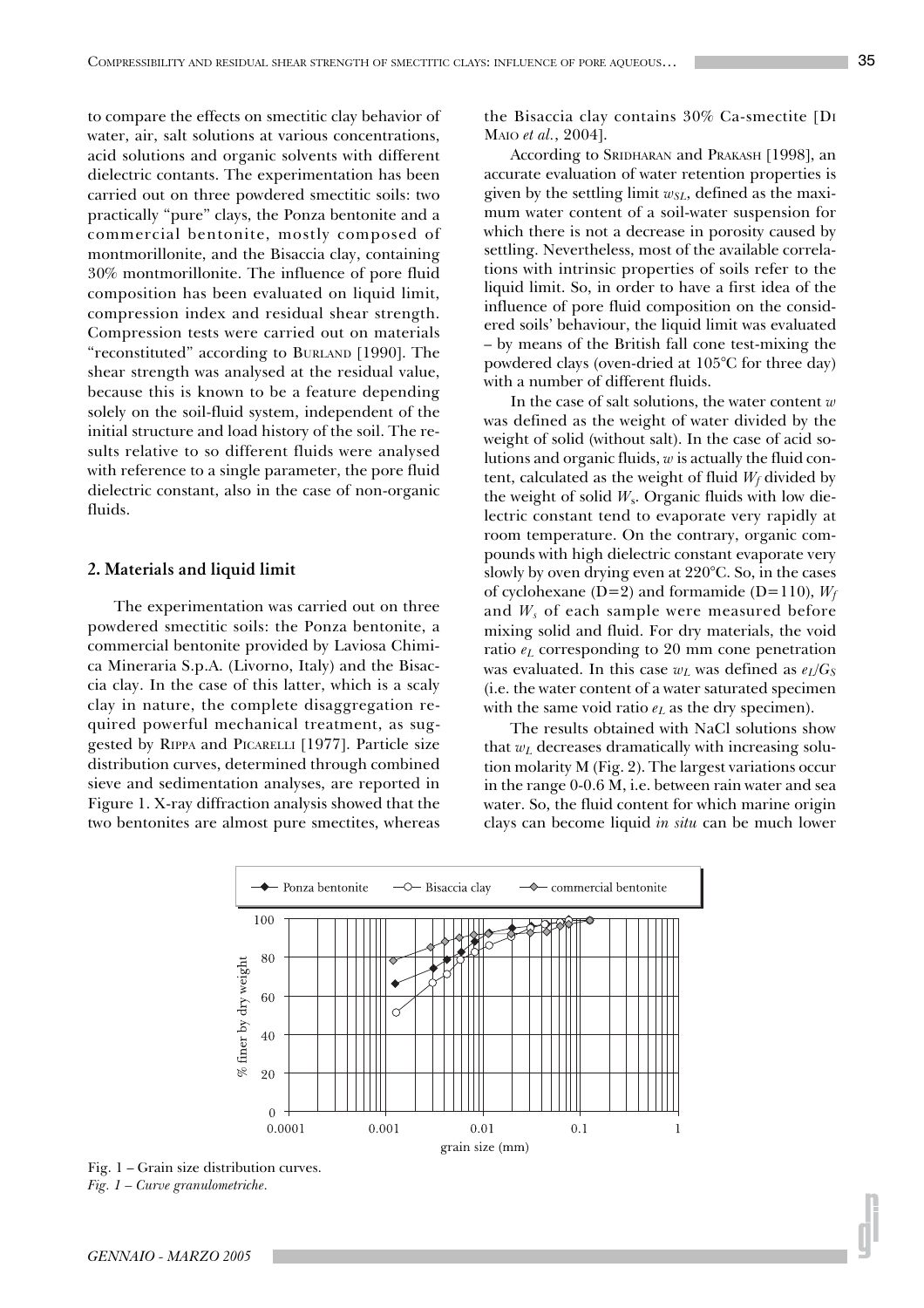than that determined in laboratory with distilled water. Similar effects are caused by KCl and  $CaCl<sub>2</sub>$  solutions on the Ponza bentonite [DI MAIO, 1996a]. The liquid limit of the commercial bentonite was also evaluated with other salt solutions and with HCl solutions at various pH. The results show that *wL* decreases significantly with the molarity M of all considered solutions (Fig. 3). For  $M < 1$ , MgCl<sub>2</sub> solution effects seem to be stronger than those of NaCl and KCl, consistently with the cations' higher charge. HCl effects were analysed in the range of pH between 0.1 ( $M=0.79$ ) and 7. Figure 3 shows that, in terms of molarity, the effects on  $w<sub>L</sub>$  are similar to those of the salt solutions. The liquid limits were also evaluated with some organic solvents and compounds of very different dielectric constants (Fig. 4). The lowest value  $D=2$  (at  $20^{\circ}C$ ) is relative to cyclohexane, the highest,  $D=110$ , is for formamide. In order to compare the effects of these fluids to those of aqueous ionic solutions, the latter were also analysed in terms of dielectric constant. In the case of NaCl solutions, the values of D determined experimentally [PITTS, 1995; KUSALIK and PATEY, 1988; NORTEMANN *et al.*, 1997] were compared to those calculated through the Rayleigh model<sup>1</sup>. Since experimental results are very similar to the theoretical ones, the same model was used to calculate the dielectric constant of the other solutions. Table I reports the static dielectric constant of organic fluids as well as their densities. For the aqueous solutions, only the value corresponding to one concentration is specified.

Figure 4 shows that as D increases up to 70, *wL* varies negligibly. In particular, it is worth noting that  $w<sub>L</sub>$  of the Bisaccia clay reconstituted with saturated NaCl solution is very close to  $w_L$  of the material prepared with dimethylsulfoxide, an organic solvent whose dielectric constant is equal to that of the NaCl solution (D=47). For  $70 < D < 80$ ,  $w<sub>L</sub>$  increases dramatically and in this range the differences





*Fig. 2 – Limite liquido wL in funzione della molarità delle soluzioni di NaCl. Il limite, determinato tramite il "cono britannico", è definito come rapporto tra peso dell'acqua e peso del solido (senza sale).*



Fig.  $3$  – Liquid limit w<sub>L</sub> of the commercial bentonite against pore solution molarity of various aqueous solutions. *Fig. 3 – Limite liquido wL della bentonite commerciale in funzione della molarità delle soluzioni ioniche acquose.*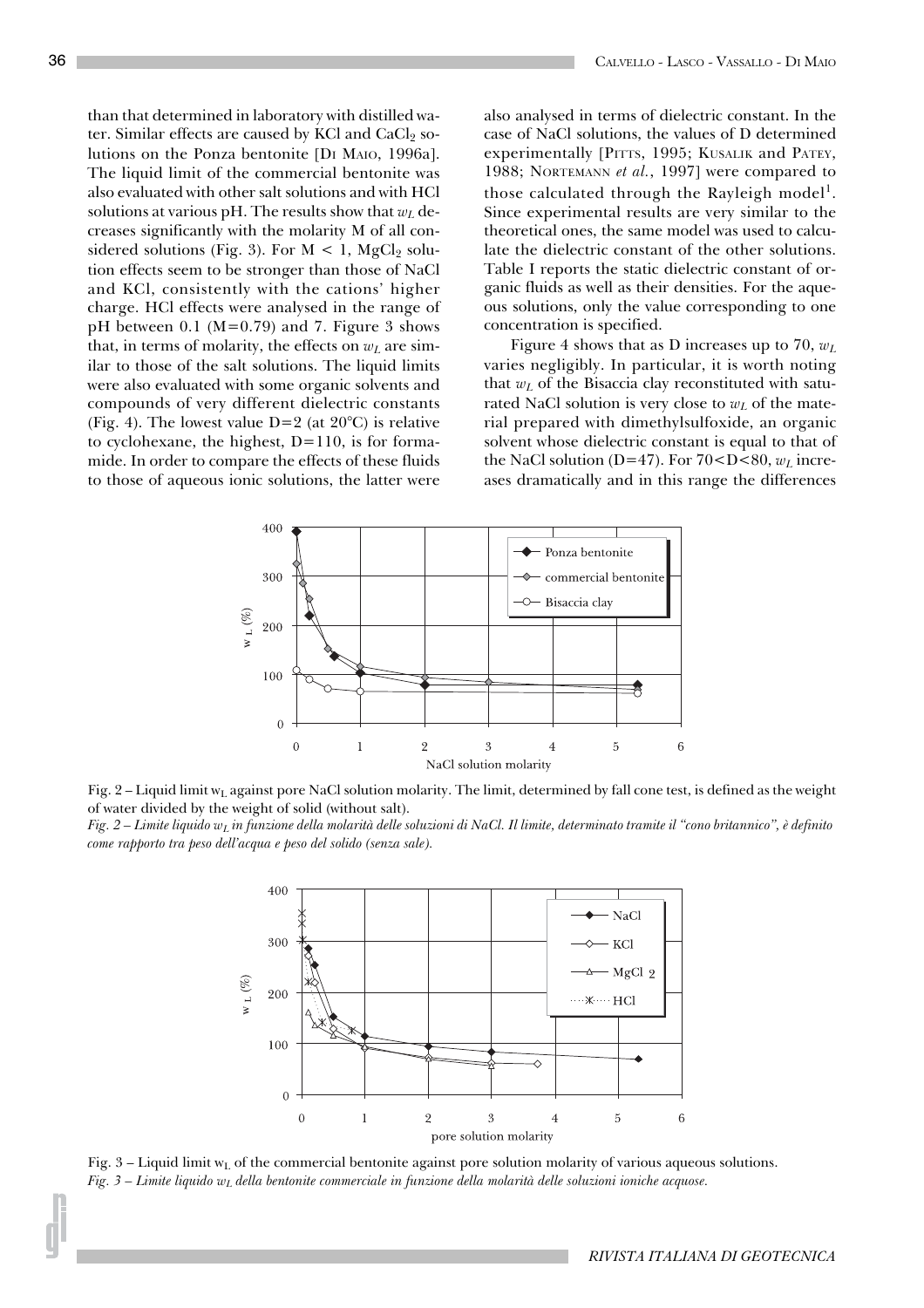Tab. I – Dielectric constant and unit weight of fluids used in the current experimentation.

| Fluid                               | Static dielectric<br>constant<br>$(T=20^{\circ}C)$ | Unit weight<br>$(g/cm^3)$ |
|-------------------------------------|----------------------------------------------------|---------------------------|
| Air                                 | 1                                                  |                           |
| Cyclohexane                         | $\overline{2}$                                     | 0.78                      |
| Ethanol                             | 24.3                                               | 0.81                      |
| Ethylene glycol                     | 37                                                 | 1.11                      |
| Dimethyl sulfoxide                  | 47                                                 | 1.10                      |
| Distilled water                     | 80                                                 | 1.00                      |
| Formamide                           | 110                                                | 1.13                      |
| 1 M NaCl aqueous solution           | 68.23                                              | 1.05                      |
| 1 M KCl aqueous solution            | 66.11                                              | 1.07                      |
| $1 M MgCl2$ aqueous solution        | 68.38                                              | 1.08                      |
| HCl aqueous solution at<br>$pH = 1$ | 78.71                                              | 1.01                      |

*Tab. I – Costante dielettrica e peso specifico dei fluidi usati in questa sperimentazione.*

among different clays increase. Finally, Figure 4 shows that the values obtained with formamide, the only fluid used in this experimentation with D higher than 80, are very close to those obtained with distilled water  $(D=80)$  and do not follow the trend shown for D≤80.

# **3. Compressibility**

Compressibility was evaluated by means of fixed-ring oedometer tests on four sets of specimens. The first set consisted of the natural soils prepared by thoroughly mixing the air-dried powders at a distilled water content higher than the liquid

limit evaluated with distilled water. A clay prepared by this procedure is defined here "reconstituted", following BURLAND [1990] who considered the "reconstituted" state of structure as a reference state, and defined "intrinsic" the related properties. The second set was constituted by the air-dried powdered materials mixed with salt solutions at various concentrations. Also in this case, the initial solution content was equal or higher than the liquid limit evaluated with the same solution. For the Ponza bentonite and the Bisaccia clay reconstituted with water or with aqueous ionic solutions, the liquid limit state was found to be a reference state, even when they were prepared with concentrated salt solutions. As a matter of fact, the compression curves relative to several different initial solution contents higher than  $w<sub>L</sub>$  were found to converge at low values of σ'a [DI MAIO *et al.*, 2004]. Another set of tests was carried out on the materials saturated with organic fluids. In the case of cyclohexane, the reconstitution procedure was such as to account for both the tendency of the liquid to evaporate very rapidly at room temperature, and the great reduction in the paste plasticity. The powdered soils, oven-dried at 105°C for three days, were rapidly mixed with the maximum liquid content at which apparently there was no self-weight consolidation. They were placed in the oedometer cells, immersed in cyclohexane, and the cells were sealed. A preliminary experimentation showed that different reconstitution procedures, such as air-drying, oven-drying at 105°C or hydration starting from natural water content, do not cause differences in the behaviour of the water saturated specimens. So, the results of these tests can be reasonably compared to those of the first and second sets. In the case of the other organic fluids, the powders were thoroughly mixed at a fluid content equal or higher than the liquid limit evaluated with the appropriate fluid. The last set of tests was carried out on "dry" specimens. The materials,



Fig.  $4$  – Liquid limit w<sub>L</sub> against pore fluid static dielectric constant D. *Fig.* 4 – *Limite liquido w<sub>L</sub> in funzione della costante dielettrica statica D del fluido di porosità.*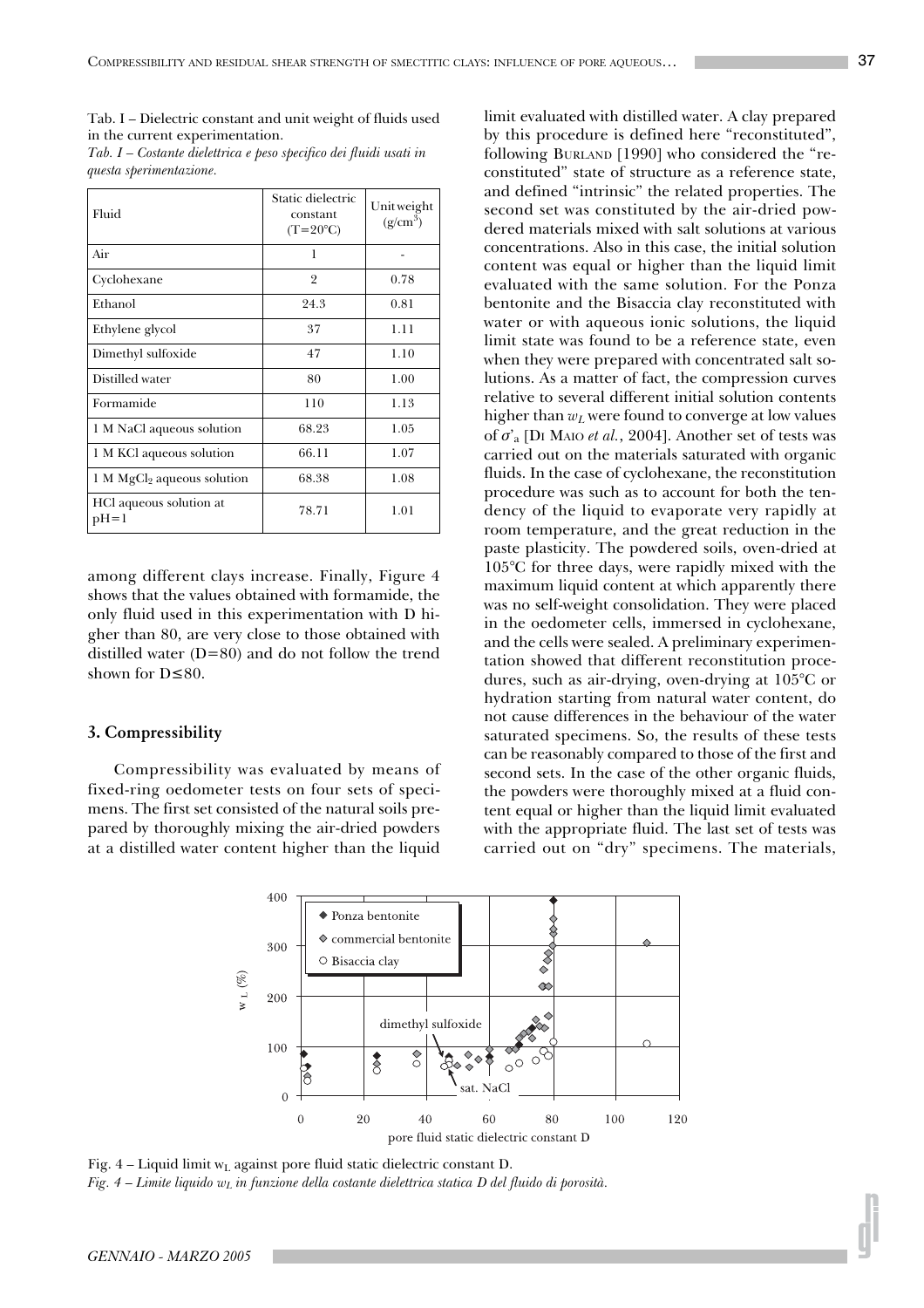

Fig. 5 – Compression curves of the Bisaccia clay reconstituted with different types of pore fluids. The abscissa is  $\sigma_a$  for the dry specimen,  $\sigma_a$  for all the other specimens.

*Fig. 5 – Curve di compressione dell'argilla di Bisaccia ricostituita con vari tipi di fluido. L'ascissa è* σ*a per il provino asciutto,* σ*'a per tutti gli altri provini.*

dried at 105°C for 3 days, were prepared in thin layers, with an initial void ratio close to that of the materials prepared with cyclohexane.

It is worth noting that cyclohexane was used because it is a non polar fluid, and so it should not give rise to repulsive forces. Furthermore, with its very low dielectric constant, it should not cause a significant variation in attractive forces with respect to air. Its role is to saturate the material and to fix the hydraulic boundary conditions. So, in theory, the only difference between the dry specimen and cyclohexane-saturated specimen should be that pore pressures of the latter are known at equilibrium.

The specimens – 2 cm thick – were loaded and subsequently unloaded by steps. Each load was sustained long enough to reach the inflection point of the curves of displacements [DI MAIO and ONORATI, 2000].

The comparison of the effects of different types of pore fluids reported for Bisaccia clay in terms of  $e$ *-logo*<sup> $\alpha$ </sup><sub>*a*</sub> (Fig. 5) shows that:

(a) the behaviour of the dry material  $(D=1)$  is very similar to that of the material reconstituted with cyclohexane  $(D=2)$  at the same initial void ratio, suggesting that the dry specimen is not significatively influenced by possible matric suction. However, to be accurate, the compression curve of the dry material in Figure 5 refers to total axial stress;

- *(b)* the compressibility of the material prepared with formamide is similar to that of the material prepared with distilled water for  $\sigma$ <sup>'</sup><sub>a</sub><100 kPa; it is lower for higher stress values;
- *(c)* the compression curves of both cyclohexane-saturated and dry materials intersect the normal compression lines of the material reconstituted with the other fluids, indicating an increase in shearing resistance at the particles' contacts.

A behaviour qualitatively similar is exhibited by the other two soils, as shown in Figure 6, which reports the compression index  $C_c$  against the static dielectric constant of the considered pore fluids. The index refers to a small increment of axial stress (from 150 kPa to 300 kPa) in order to account for the non linearity of the curves. It can be observed that as D increases up to values of about 70,  $C_c$  increases almost linearly. For 70<D<80, it increases dramatically and in this range the differences among different clays increase. The compression index of the materials prepared with the HCl solution at pH=1 is consistent with those of the other fluids. *Cc* of the materials prepared with formamide is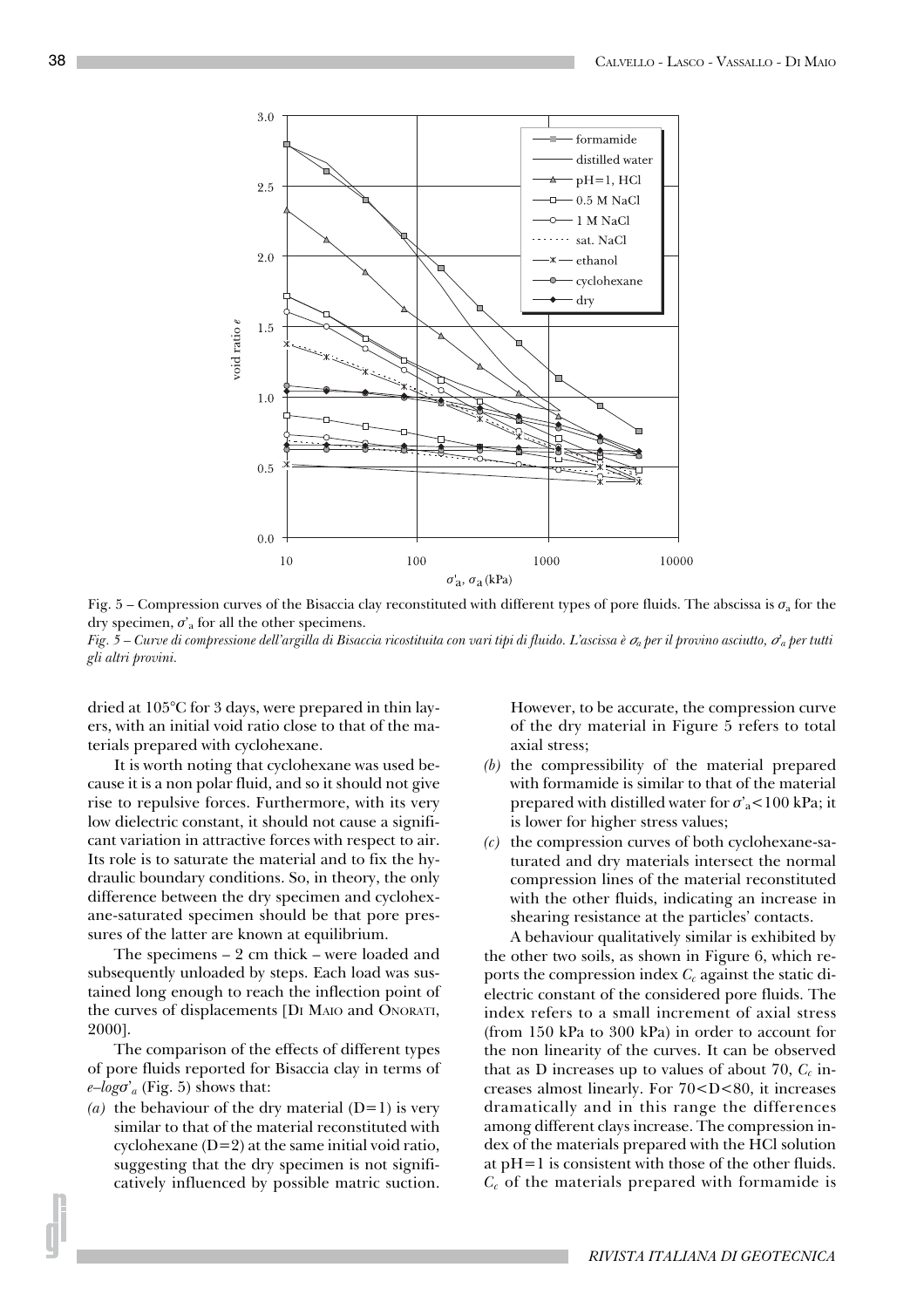

Fig. 6 – Compression index evaluated in the range 150 kPa – 300 kPa against pore fluid static dielectric constant D. *Fig. 6 – Indice di compressibilità valutato nell'intervallo 150 kPa – 300 kPa in funzione della costante dielettrica statica D del fluido di porosità.*



Fig.  $7$  – Compression index of smectitic clays, normalized with respect to  $C_c$  of materials reconstituted with distilled water, against pore fluid static dielectric constant D.

*Fig. 7* – *Indice di compressibilità di argille smectitiche, normalizzato rispetto a Cc dei materiali ricostituiti con acqua distillata, in funzione della costante dielettrica statica D del fluido di porosità.*

lower than that obtained with distilled water. Similar trends are obtained for  $C_c$  evaluated in different stress ranges.

The results obtained for the two bentonites agree with those obtained by MESRI and OLSON [1971] on a montmorillonite reconstituted with a procedure similar to that used in this experimentation. The comparison is shown in Figure 7, which reports the compression index normalized with respect to that of the clay reconstituted with distilled water against the dielectric constant of pore fluids. As expected, the experimental data do not agree with those found by SRIDHARAN and VENTAKAPPA RAO [1973] probably because of different sample preparation, the montmorillonite used by these latter authors having been oven dried, compacted to a given density, subjected to a nominal axial pressure of about 6 kPa in a consolidation cell, subsequently

soaked by the required organic fluid and then compressed further.

It is worth noting that the trend of smectitic soils is very different from that exhibited by kaolin (Fig. 8). CHEN *et al.* [2000] carried out compression tests on kaolinite prepared with sediments from suspensions of the clay in water and in nine organic fluids. The authors showed that as the dielectric constant increases from approximately 2 in non-polar fluids to 80 in water, void ratio and compression index of the kaolinite decrease first, reaching a minimum at a dielectric constant of about 24 (ethanol), and then increase. The authors found that in the range  $1 < D < 80$  the variation is similar to that of the Hamaker constant on which the attractive van der Waals forces depend linearly. Qualitatively similar results were obtained by OLSON and MESRI [1970], as shown in the same figure. The different sample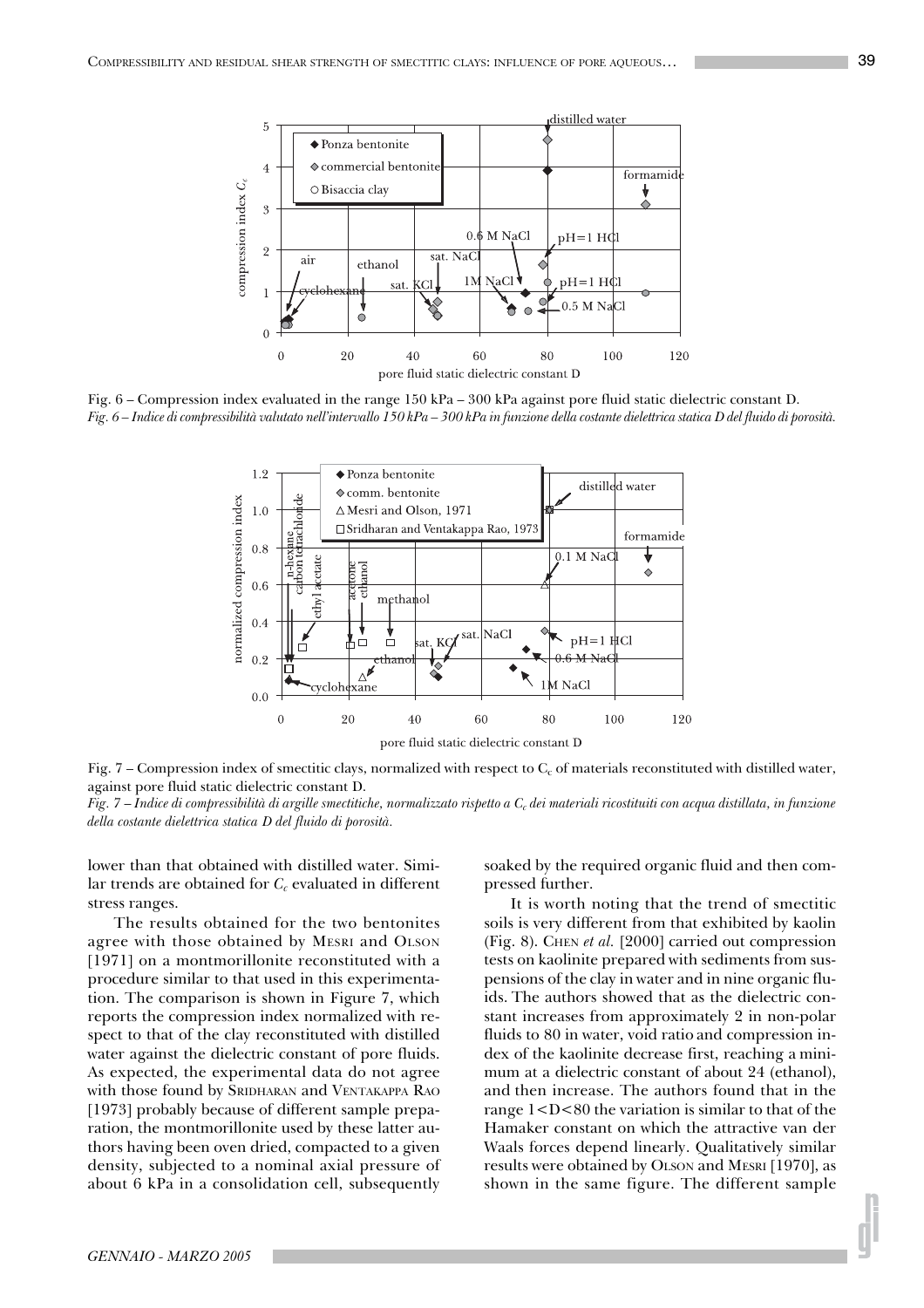

Fig.  $8$  – Compression index of kaolin, normalized with respect to  $C_c$  of materials reconstituted with distilled water, against pore fluid static dielectric constant D.

*Fig. 8 – Indice di compressibilità del caolino, normalizzato rispetto a Cc dei materiali ricostituiti con acqua distillata, in funzione della costante dielettrica statica D del fluido di porosità.*

preparation is probably the cause of the difference with data by SRIDHARAN and VENTAKAPPA RAO [1973]. For D=110, CHEN *et al.* [2000] found that the compression index was essentially the same as that at D=80, in spite of the higher Hamaker constant and then of higher attactive forces. They hypothesized that the increase in attractive forces was balanced by an increase in double layer repulsive forces,

The differences between smectite and kaolin volume change behaviour is probably due to their very different values of specific surface. Due to their large specific surfaces, volume change of smectites is primarly governed by adsorbed fluid thickness which increases dramatically in the case of water and diluted salt solutions. On the contrary, because of its low specific surface, kaolin behaviour is controlled by shearing resistance at the contact points between particles which, in turn, depends on the balance between repulsive and attractive forces.

# **4. Rate of consolidation and hydraulic conductivity**

The rate of consolidation is strongly influenced by pore fluid composition, as shown in Figure 9, which reports the oedometric consolidation curves relative to an axial stress increment from 40 kPa to 80 kPa, obtained for the Bisaccia clay reconstituted with various fluids. The coefficient of consolidation  $c_v$  – determined from the experimental curves of displacement by the log-time Casagrande method (based on the Terzaghi model) – decreases as the dielectric constant increases up to 80 (Fig. 10). The coefficient of consolidation of the material prepared



Fig. 9 – Consolidation curves of the Bisaccia clay reconstituted with different fluids for an increment of axial stress from 40 kPa to 80 kPa.

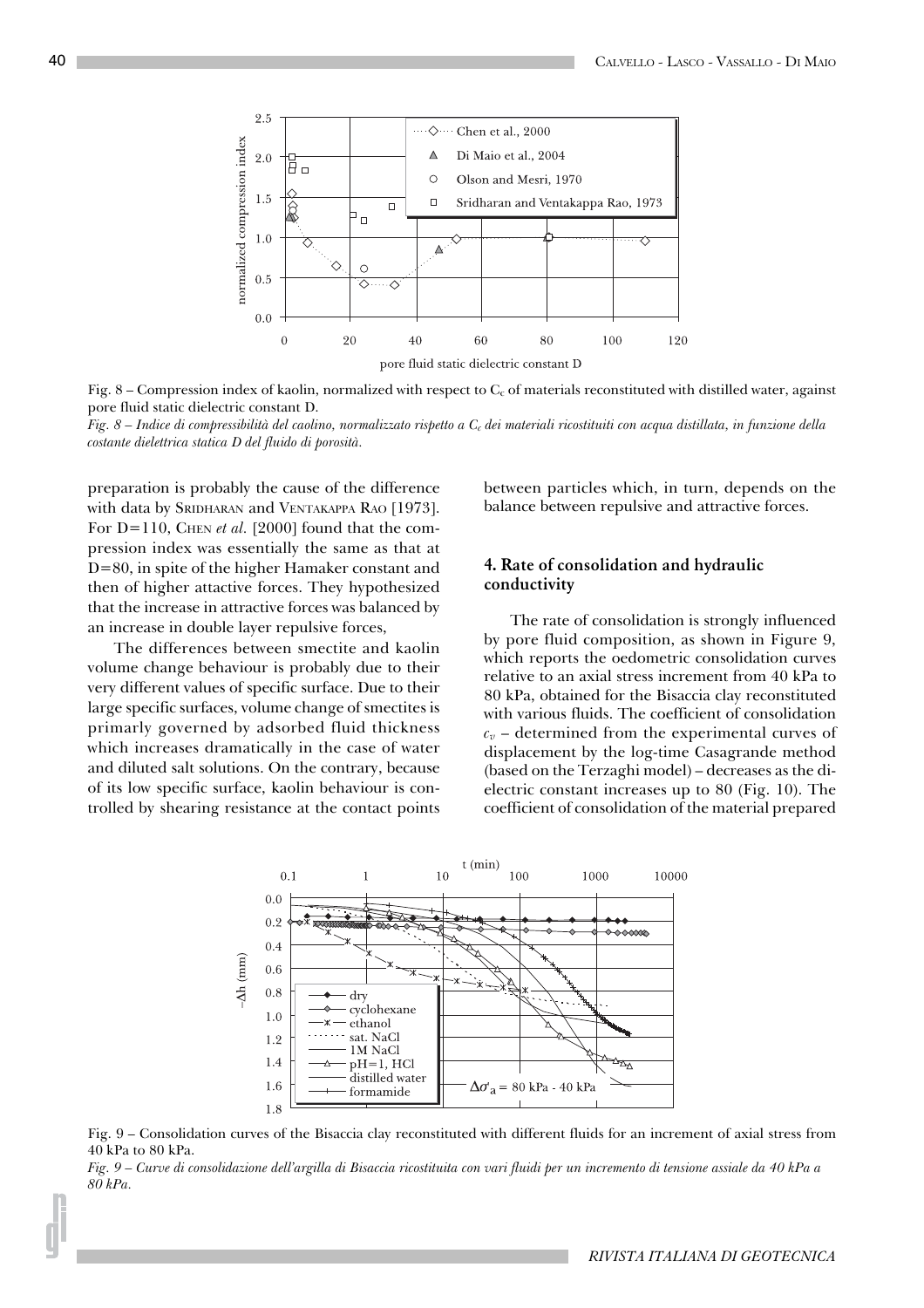

Fig. 10 – Coefficients of consolidation of the Bisaccia clay reconstituted with different fluids relative to an increment of axial stress from 40 kPa to 80 kPa.

*Fig. 10 – Coefficienti di consolidazione dell'argilla di Bisaccia ricostituita con vari fluidi, per un incremento di tensione assiale da 40 kPa a 80 kPa.*



Fig. 11 – Hydraulic conductivity k against void ratio *e* of Ponza bentonite-kaolin mixtures, commercial bentonite and Bisaccia clay reconstituted with distilled water.

*Fig. 11 – Conducibiltà idraulica k in funzione dell'indice di porosità* e *per miscele di bentonite di Ponza e caolino, bentonite commerciale e argilla di Bisaccia ricostituite con acqua distillata.*

with formamide is close to that obtained with water. Consolidation of the material prepared with cyclohexane was extremely rapid and it was not possible to evaluate  $c_v$ . Only under the increment of axial stress from 2500 kPa to 5000 kPa it was possible to compute a value of  $0.016 \text{ cm}^2\text{/s}.$ 

Under the hypothesis of the Terzaghi model of one-dimensional consolidation, approximate values of the hydraulic conductivity k in the axial direction were obtained from the relation  $c_v = k/(m_v \gamma_f)$ , where  $m_v$  is the compressibility coefficient and  $\gamma_f$  the pore fluid unit weight (Tab. I). Figure 11 reports k against void ratio for the three materials and, for comparison, for mixtures bentonite-kaolin with a given percentage of Ponza bentonite dry weight. All the materials were reconstituted with distilled water at their liquid limit. As expected, differences up to four degrees of magnitude are found between kaolin and bentonite; 10% bentonite is sufficient to cause large decrease in hydraulic conductivity with respect to kaolin. The values obtained for the Bisaccia clay are very close to those obtained for the artificial mixtures with a similar percentage of montmorillonite. Figure 12 reports the results relative to Bisaccia clay reconstituted with different fluids. It can be observed that variations due to pore fluid can be of three orders of magnitude.

The strong variability in k cannot be explained by free fluid viscosity, since this latter varies less than 20% for the used fluids. MESRI and OLSON [1971] explained the strong influence of pore organic fluids on hydraulic conductivity of the Wyoming bentonite prepared with carbon tetrachloride and benzene in terms of changes in fabric and formation of particle aggregates. Besides possible structural effects, which were not investigated in this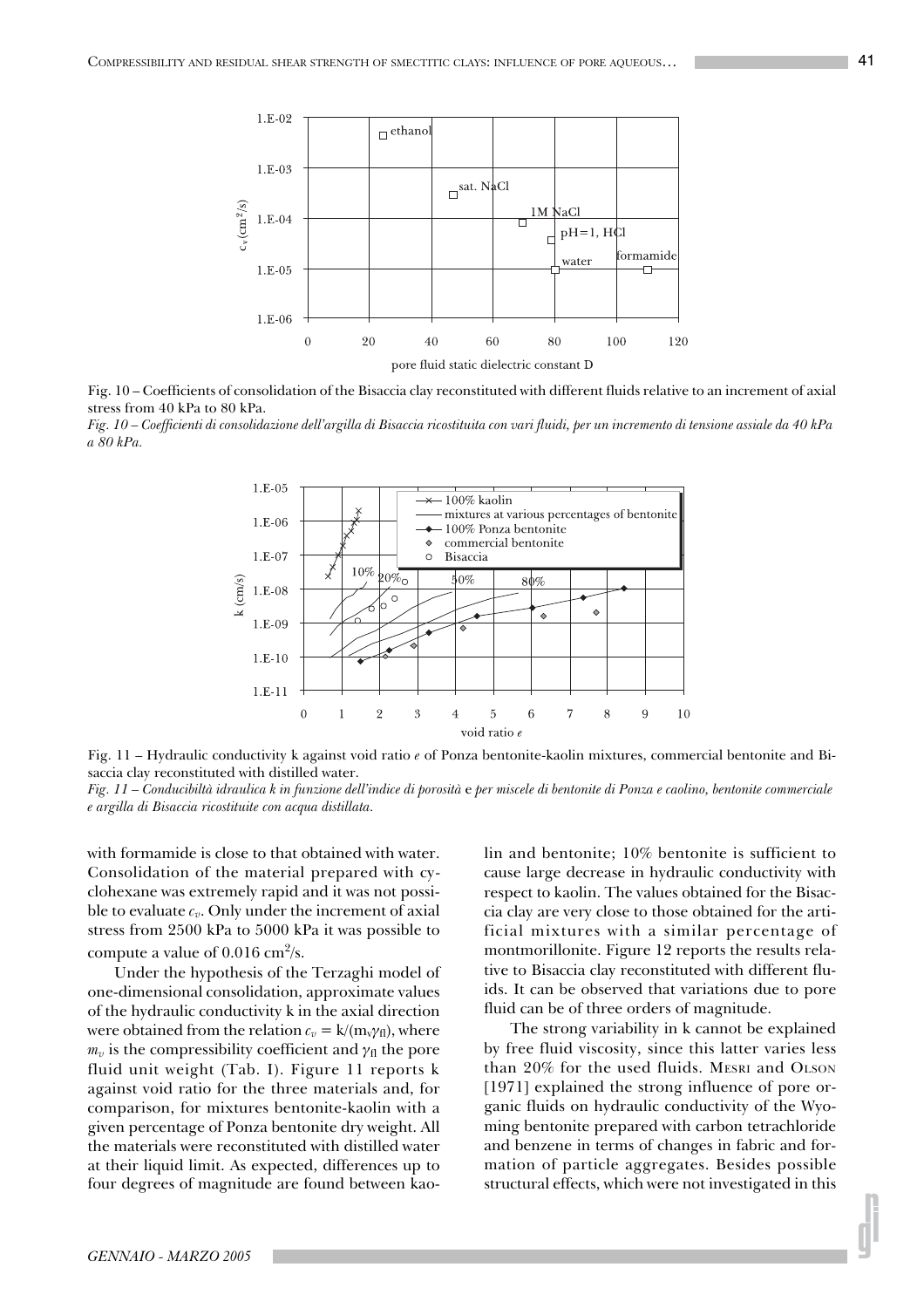

Fig. 12 – Hydraulic conductivity k of the Bisaccia clay reconstituted with different pore fluids. *Fig. 12 – Conducibiltà idraulica k dell'argilla di Bisaccia ricostituita con vari fluidi.*

study, the decrease of the thickness of the fluid strongly attracted by the clay particles probably affects the hydraulic conductivity.

#### **5. Residual shear strength**

Experimental results reported in the scientific literature show that the residual shear strength is a characteristic of the system solid-pore fluid, independent of initial fabric and load history. Furthermore, the analysis of the behaviour of different soils shows that for c.f. <20%–25%, the residual friction angle  $\varphi$ <sup>r</sup> is close to the critical state friction angle [SKEMPTON, 1985]. For 25%<c.f.<50%, results are extremely scattered. For  $c.f. > 50\%$  the residual friction angle of a soil is equal to that of its clay component and its value may vary greatly with the type of clay. [LUPINI *at al*., 1981]. When the clay fraction contains montmorillonite, this component becomes the most influential: 20%–25% dry weight is sufficient to reduce the residual shear strength of the mixture to that of the clay itself [KENNEY, 1967; DI MAIO and FENELLI, 1994; DI MAIO, 1996b]. So, the three soils used in this experimentation are expected to exhibit the same residual strength.

Kenney was one of the first who analysed the influence of pore solution composition on residual shear strength. His results relative to artificial mixtures show that in the case of the mixture quartz-Namontmorillonite, the influence of pore fluid composition is noticeable even for clay content as low as 20% dry weight. Similar results were found also for bentonite-kaolin mixtures [DI MAIO and FENELLI, 1994].

Most of published results refer to materials prepared with aqueous solutions. This study was performed in order to compare the effects of the latter with those of other types of fluids. Residual shear strength was determined by using the conventional Casagrande box and the Bishop ring shear apparatus. In the first case, for each value of axial stress, the specimens were sheared back and forth until the minimum strength was obtained. Rates of displacement in the range 0.001-0.005 mm/min were adopted. Various pore fluids were used: water, salt solutions at various concentrations and organic solvents and compounds with different dielectric constants, both lower and higher than that of distilled water. Dry materials were also sheared. In the case of low dielectric constant fluids, the shear surface was often very irregular. So, frequently, during the tests the specimens were cut manually in order to ensure the flatness of the shear surface. Moreover, at the end of the test, the shear surface was carefully observed and only the results relative to specimens with a planar surface were considered. In some cases, when the residual shear strength for a given solid-pore fluid system had been attained, the specimens were exposed to a different fluid, as shown in Figure 13, that refers to a dry specimen of Bisaccia clay that was exposed to ethanol during a ring shear test. In this case, exposure caused a noticeable decrease in strength. On the contrary, exposure to cyclohexane did not cause but a small decrease in strength.

Figure 14 reports some results of shear tests relative to Bisaccia clay in terms of  $\tau_r$ - $\sigma'_n$ . The results obtained by using the ring shear are clearly indicated in the figure. All the other results refer to Casagrande direct shear box. The cohesion intercept being null, it is possible to interpret the results in terms of residual friction angle  $\varphi_r$ . The latter parameter is 29° for the Bisaccia clay prepared with cyclohexane or dry, 19° for the material prepared with ethanol and ethylene glycol, 14° for the material reconstituted with a saturated NaCl solution, 5.5° in HCl solution at pH=1 and 4.5° in water. The material reconstituted with formamide exhibits a value of  $\varphi_r$  very close to that of the material reconstituted with the concentrated salt solutions. Simi-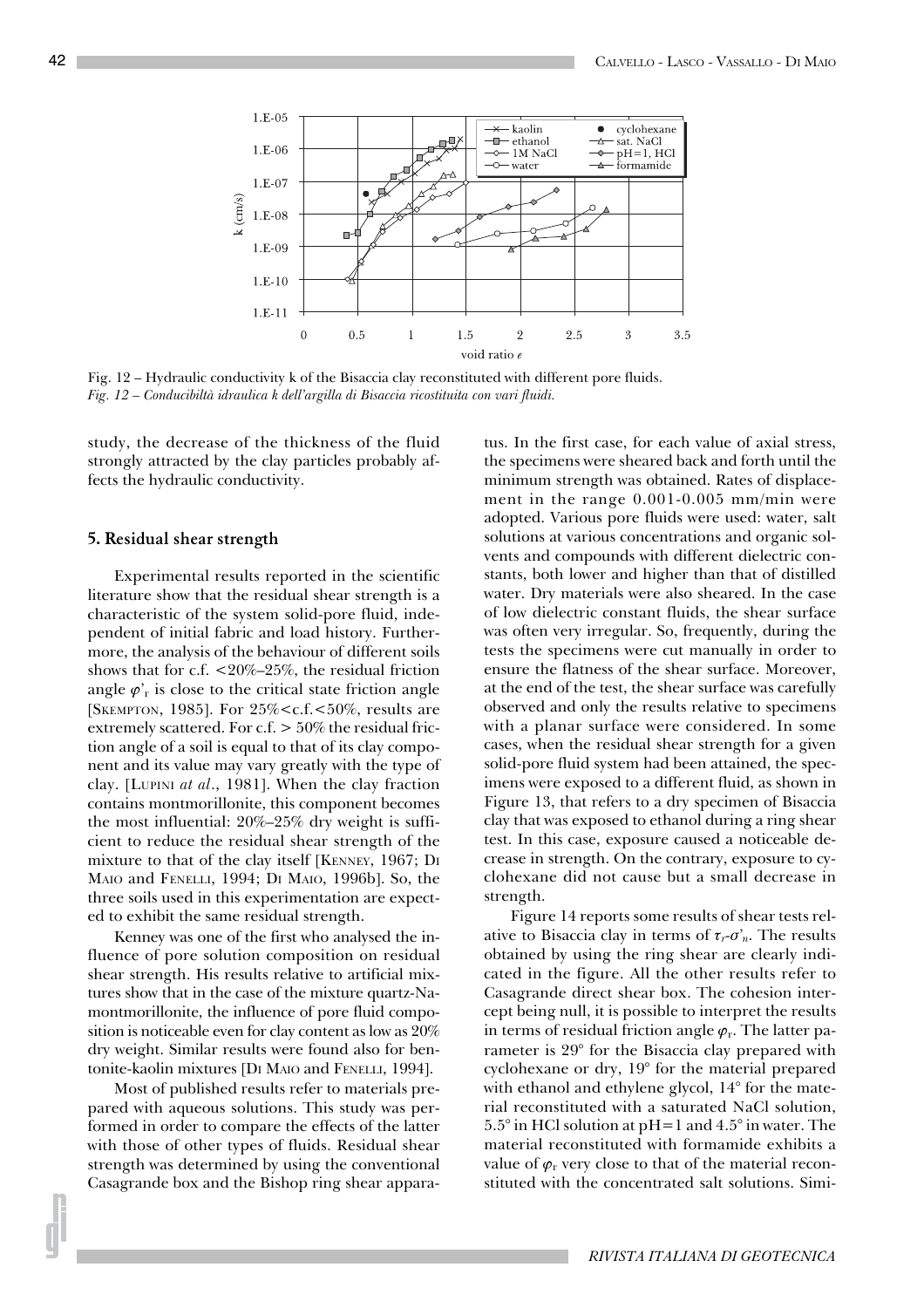

Fig. 13 – Shear strength against shear displacement for a dry specimen of the Bisaccia clay which was exposed to ethanol at about 335 mm displacement.

*Fig. 13* – *Resistenza a taglio in funzione dello scorrimento per un provino asciutto di argilla di Bisaccia che è stato esposto a etanolo dopo circa 335 mm di scorrimento.*



Fig. 14 – Residual shear strength against normal stress for the Bisaccia clay prepared with different pore fluids. *Fig. 14 – Resistenza residua in funzione della tensione normale per l'argilla di Bisaccia preparata con vari fluidi.*

lar results were obtained for the two bentonites (Fig. 15). Other results obtained on Bisaccia clay and Ponza bentonite reconstituted with salt solutions at various concentrations are reported by DI MAIO [1996a, 1996b]. Figure 16 reports all the available ratios  $\tau_{r}/\sigma_{n}$  of the considered materials against the pore fluid dielectric constant. As D increases from 1 to 47, for the used materials and fluids, the residual shear strength decreases. D=47 refers to both saturated NaCl solution and dymethylsulfoxide. The Ponza bentonite exhibited practically the same value of residual shear strength when reconstituted with these fluids so different. The repulsive barrier of the system clay-dimethyl sulfoxide is known to be very low. The experimental results suggest that also the repulsive barrier with the saturated solution is negligible. As the solution molarity decreases from saturation to 1 M, corresponding to  $D=69.5$ , the resultant of the attractive and repulsive forces probably remains constant, considered that the material exhibits almost the same value of strength as for saturated solution and dymethyl sulfoxide. For D higher then 69.5 and lower than 80, the ratio  $\tau_r/\sigma_n$  decreases dramatically. This is the range of aqueous ion solution whose concentration decreases from 1 M to negligible values (distilled water). In this range, double layer repulsive forces increase, reaching the maximum with distilled water. For  $D = 110$ , due to the low solubility of salts in formamide, the repulsive forces decrease and  $\tau_r/\sigma_n$  increases again.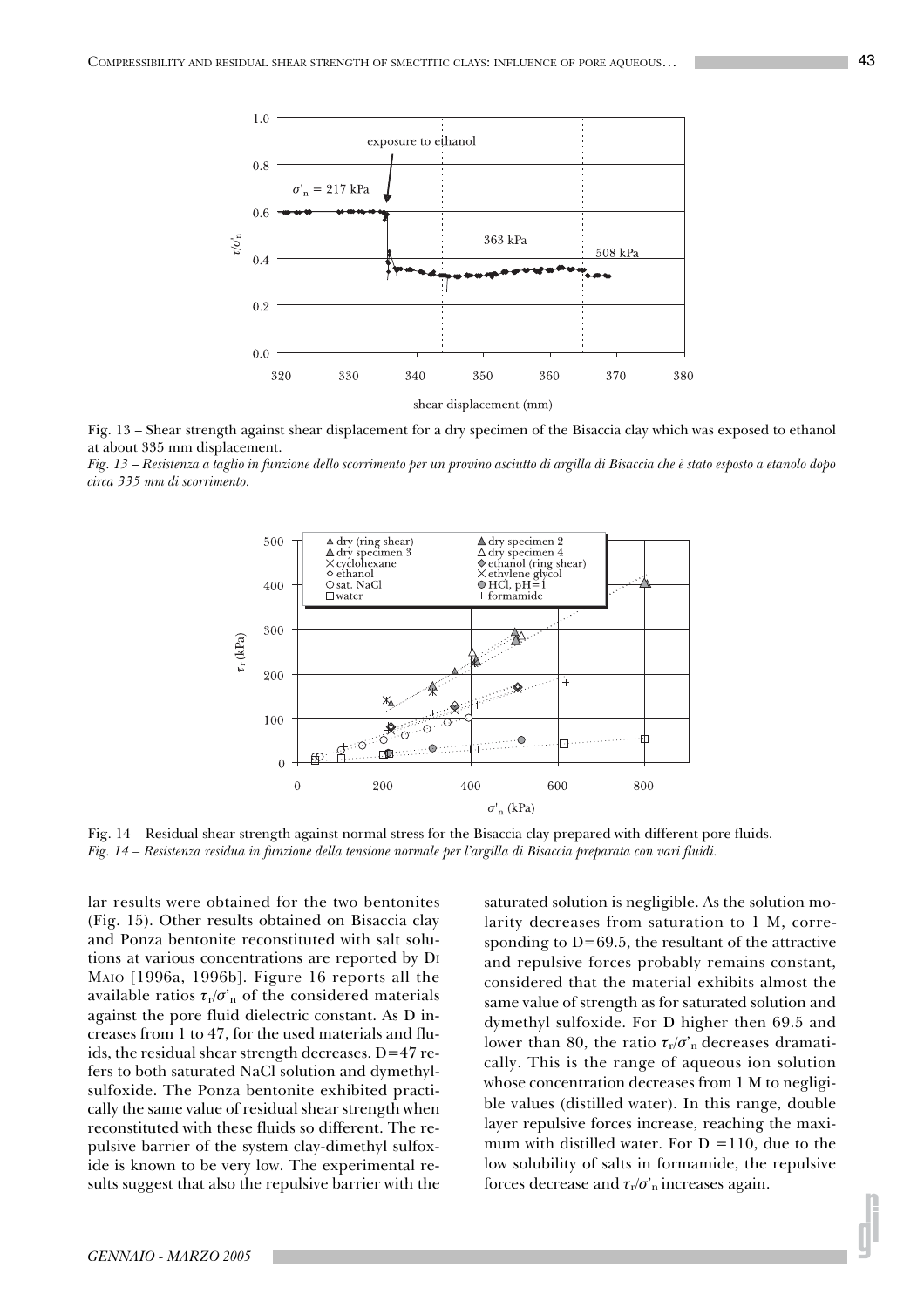

Fig. 15 – Residual shear strength against normal stress for the Ponza and commercial bentonites prepared with different pore fluids.

*Fig. 15 – Resistenza residua in funzione della tensione normale per le bentoniti di Ponza e commerciale preparate con vari fluidi.*



Fig. 16 – Ratio  $\tau_v/\sigma'_n$  against pore fluid static dielectric constant D for the tested soils prepared with different fluids. *Fig. 16* – *Rapporto* τ*r/*σ'*n in funzione della costante dielettrica statica D del fluido di porosità per i terreni studiati, preparati con vari fluidi.*

So, the minimum of strength is obtained when the pore fluid is distilled water, at least for the systems clay-pore fluid analysed here. Natural state pore liquid is often a composite solution, hence the use of distilled water for laboratory tests would not be appropriate. ANSON and HAWKINS [1998] briefly discussed the implication for slope stability analysis of using deionized water in laboratory tests, suggesting that the difference between results calculated by back analysis and those obtained in laboratory could be due, at least in part, to the use of deionized water.

## **6. Conclusions**

Results of oedometric compression tests and shear tests are presented for three smectitic soils reconstituted with different pore fluids, saline solutions, acid solutions, organic solvents and compounds, water and air. The influence on liquid limit, compression index and residual shear strength is investigated. Some results relative to hydraulic conductivity deduced from consolidation curves are also reported. The results have been analysed with reference to the static dielectric constant of the pore fluid, even in the case of aqueous ion solutions.

Differently from kaolin, the minimum of strength and hydraulic conductivity, and the maximum of liquid limit and compressibility are obtained for the materials prepared with distilled water. The behaviour of smectitc clays reconstituted with distilled water is thus an "extreme behaviour", which could be very different from the behaviour *in situ*. So, the evaluation of the behaviour of a given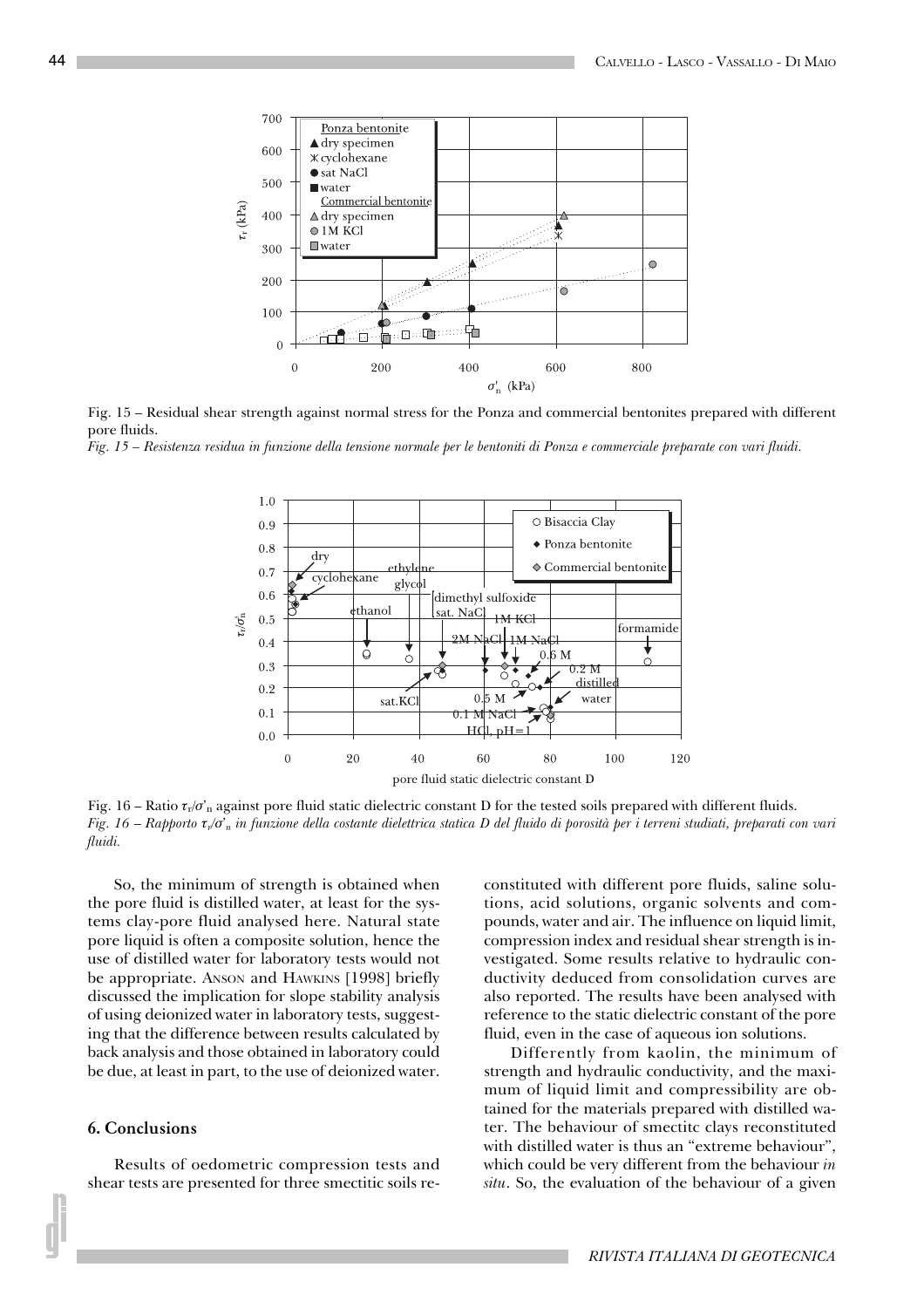clay-pore fluid system by laboratory testing would require the use of the appropriate fluid.

# **Acknowledgements**

The Authors wish to thank Dr. Lucia Santoli and Dr. Paolo Schiavone for their help in performing some of the tests.

#### **Notes**

\* The Rayleigh model is given by:

$$
\frac{\varepsilon_m - 1}{\varepsilon_m + 2} = f_1 \frac{\varepsilon_1 - 1}{\varepsilon_1 + 2} + f_2 \frac{\varepsilon_2 - 1}{\varepsilon_2 + 2}
$$

Where  $\varepsilon_{\rm m}$  is the dielectric constant of the mixture;  $\varepsilon_1$ ,  $\varepsilon_2$ ,  $f_1$  and  $f_2$ are respectively the dielectric constants and volume fractions of its component (1) and (2).

# **References**

- ANANDARAJAH A., ZHAO D. (2000) *Triaxial Behavior of Kaolinite in Different Pore Fluids.* J. of Geotechnical and GeoEnvironmental Engineering, 126, n. 2, p. 148-156.
- ANSON R. W. W., HAWKINS A. B. (1998) *The effect of calcium ions in pore water on the residual shear strength of kaolinite and sodium montmorillonite*. Géotechnique, vol. XLVIII, n. 6, pp. 787-800.
- BARBOUR S.L., FREDLUND D.G. (1989) *Mechanisms of osmotic flow and volume change in clay soils*. Canadian Geotechnical Journal, vol. XXVI, pp. 551- 562.
- BOLT G.H. (1956) *Physico-chemical analysis of the compressibility of pure clays*. Géotechnique, vol. VI, n. 2, pp. 86-93.
- BURLAND J.B. (1990) *On the compressibility and shear strength of natural clays*. Géotechnique, vol. XL, n. 3, pp. 329-378.
- CHEN J., ANANDARAJAH A., INYANG H. (2000) *Pore Fluid Properties and Compressibility of Kaolinite*. ASCE J. Geotechnical and GeoEnvironmental Engineering, 126, n. 9, pp. 798-807.
- DI MAIO C. (1996a) *Exposure of bentonite to salt solution: osmotic and mechanical effects*. Géotechnique, vol. XLVI, n. 4, pp. 695-707.
- DI MAIO C. (1996b) *The influence of pore fluid composition on the residual shear strength of some natural clayey soils.* VII International Symposium on Landslides, vol. II, pp. 1189-1194.
- DI MAIO C. (1998) *Exposure of bentonite to salt solution: osmotic and mechanical effects*. Discussion Géotechnique, vol. XVVIII, n. 3, pp. 433-436.
- DI MAIO C., ONORATI R. (2000) *Osmotic softening of overconsolidated clays*. Proceedings of the Interna-

tional Conference on Geotechnical & Geological Engineering, Melbourne.

- DI MAIO C., FENELLI G.B. (1994) *Residual strength of kaolin and bentonite: the influence of their constituent pore fluid.* Géotechnique, vol. XLIV, n. 2, pp. 217- 226.
- DI MAIO C., SANTOLI L., SCHIAVONE P. (2004) *Volume change behaviour of clays: the influence of mineral composition, pore fluid composition and stress state.* Mechanics of materials, 36, pp. 435-451.
- JIMENEZ SALAS J.A., SERRATOSA J.M. (1953) *Compressibility of clays*. Proc. Third Int. Conf. Soil Mech. Foundation Eng., Zurich, 1, pp. 192-198.
- KENNEY T.C. (1967) *The influence of mineralogical composition on the residual strength of natural soils*. Proc. Geotech. Conf. on Shear Properties of Natural Soils and Rocks, Oslo, vol. I, pp. 123-129.
- KUSALIK P. G., PATEY G.N. (1988) *On the molecular theory of aqueous electrolyte solutions*. I. The solution of RHNC approximation for models at finite concentration. Journal of Chemical Physics, 88 (12), pp. 7715-7738.
- LUPINI J.F., SKINNER A.E., VAUGHAN P.R. (1981) *The drained residual shear strength of cohesive soils*. Géotechnique, vol. XXXI, n. 2, pp. 181-213.
- MESRI G., OLSON R.E. (1970) *Shear strength of montmorillonite.* Géotechnique, vol. XX, n. 3, pp. 261-270.
- MESRI G., OLSON R.E. (1971) *Consolidation characteristics of montmorillonite.* Géotechnique, vol. XXI, n. 4, pp. 341-352.
- MOORE C.A., MITCHELL J.K. (1974) *Electromagnetic forces and soil strength*. Géotechnique, vol. XXIV, n. 4, pp. 627-640.
- NORTEMANN K., HILLAND J., KAATZE U. (1997) *Dielectric properties of aqueous NaCl solutions at microwave frequencies*. Journal of Physical Chemistry, 101, pp. 6864-6869.
- OLSON R. E., MESRI G. (1970) *Mechanisms controlling the compressibility of clays*. J. Am. Soc. Civ. Engrs. vol. XCVI, pp. 1853-1878.
- PITTS M. M. (1995) *Fouling Mitigation in aqueous systems using electrochemical water treatment*. Zeta corporation, Tucson.
- RIPPA F., PICARELLI L. (1977) *Some considerations on index properties of Southern Italy shales*. Proc. Int. Symp. on The Geotecnics of Structurally Complex Formations, Capri, vol. I, pp. 401-406.
- SKEMPTON A.W. (1985) *Residual strength of clays in landslides, folded strata and the laboratory*. Géotechnique vol. XXXV, n. 1, pp. 3-18.
- SRIDHARAN A., VENTAKAPPA RAO G. (1973) *Mechanisms controlling volume change of saturated clays and the role of the effective stress concept.* Géotechnique, vol. XXIII, n. 3, pp. 359-382.
- SRIDHARAN A., PRAKASH K. (1998) *Characteristic water contents of a fine-grained soil-water system*. Géotechnique, vol. XLVIII, n. 3, pp. 337-346.